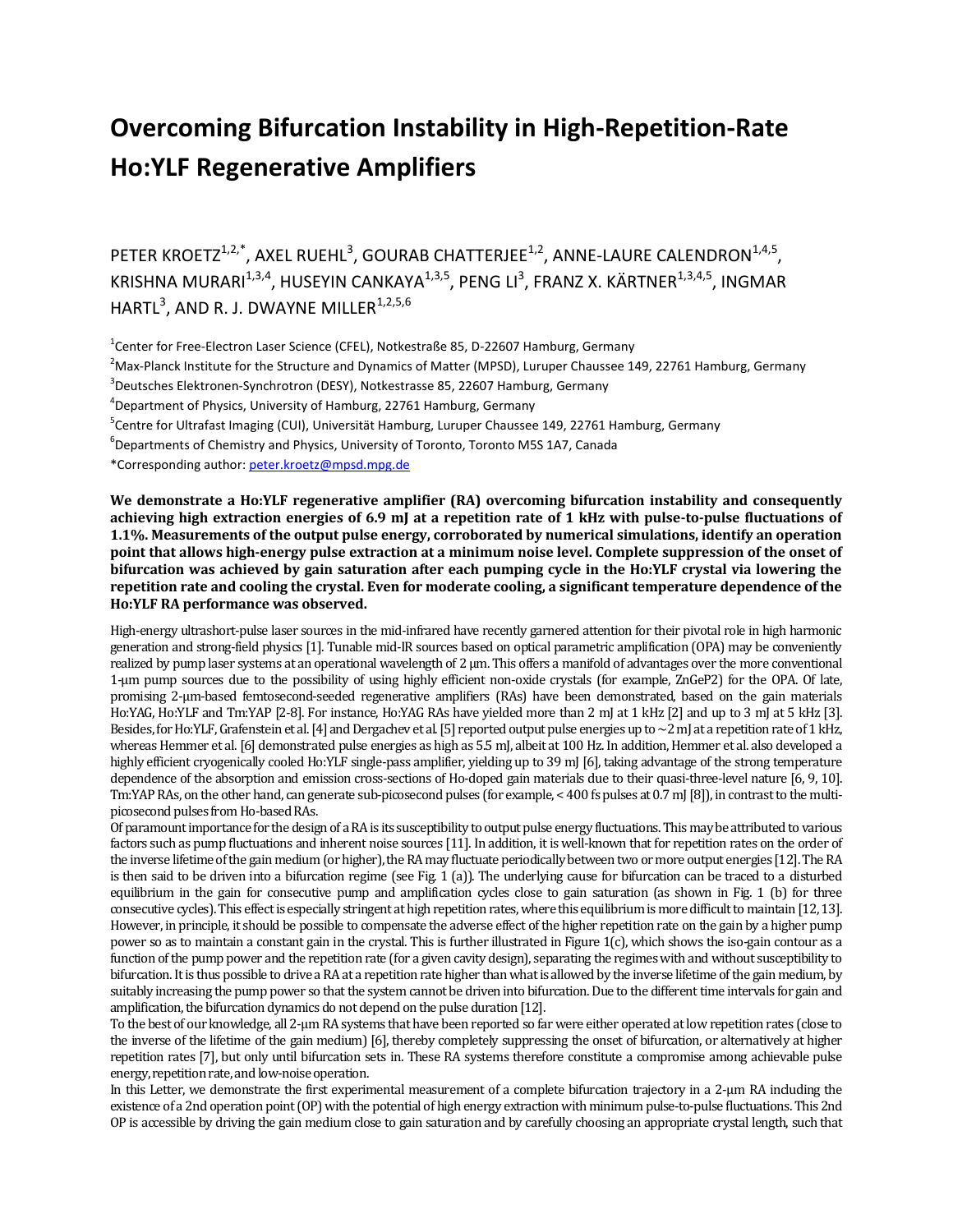despite complete gain depletion, the energy content of the output pulse does not exceed any damage threshold. By operating our Ho:YLF RA at the 2nd OP, we were able to achieve pulse energies of 6.9 mJ at 1 kHz repetition-rate with pulse-to-pulse fluctuations of only 1.1%. This is the highest pulse energy achieved to date, with a RA operating at 2 μm at any repetition rate. We also demonstrate effective bifurcation suppression by gain saturation up to repetition rates of 750 Hz, which exceeds the inverse life-time of Ho:YLF by more than an order of magnitude.

A schematic of the experimental setup is shown in Fig. 2. The gain medium is a TEC-cooled 9-mm long Ho:YLF crystal, with an aperture of 5 mm × 5 mm, and a doping concentration of 1%, yielding a relatively modest CW output power of up to 14.5 W for 18% output coupling, despite an incident pump power of 108 W. The unabsorbed pump power of  $\sim$ 75 W could be used for further amplification stages, to increase overall amplifier efficiency. The RA cavity length is 1.7 m and simulations for the cavity mode show negligible astigmatism. The beam diameter in the Ho:YLF crystal is 1 mm. To minimize the effect of the Pockels cell on the B-integral, a rather large and collimated beam diameter of 2.4 mm is maintained in the Pockels cell.

The seed source is a home-built passively mode-locked Ho:fiber soliton oscillator [14]. Its output pulses exhibit a spectral width of 7 nm (FWHM), centered at 2053 nm. After stretching in a chirped volume Bragg grating (CVBG) with a chirp rate of 41 ps/nm, the oscillator pulses exhibit a 3.25-nm (FWHM) spectral bandwidth (Fig. 3 (c)) and a pulse energy of  $\sim$  0.3 nJ. Based on the specified chirp rate and grating efficiency, the pulses were estimated to have a pulse duration of 533 ps with a total efficiency of 66% in the 4-pass geometry through the CVBG. The input and output coupling of the seed and amplified pulses, respectively, were mediated through a 8-mm aperture Faraday rotator (FastPulse Technology, Inc.) and a 6-mm aperture RTP Pockels cell.

The Ho:YLF RA was pumped by a commercial randomly-polarized thulium-doped fiber laser module with a CW output power of 120 W, centered at 1939.5 nm. The pump laser output was focused by a relay imaging system to a spot size of  $\sim$ 1 mm, resulting in pump intensities of ~30 kW/cm<sup>2</sup>. The transverse profile of the pump beam output deteriorates severely due to atmospheric absorption. Consequently, purging the laser system with dry nitrogen results in a significant improvement in the stability and the spatial profile of the pump beam. Figures 3 (a) and (b) show a remarkable similarity between the simulated and experimentally measured bifurcation trajectories for our Ho:YLF system, operated at 1 kHz repetition rate. To calculate the measured energy density probability, ~15000 consecutive output pulses were recorded for each round trip number using a commercial calibrated energy-meter. The simulations were performed based on adapted monochromatic Frantz-Nodvik equations [15, 16]. We assume a 11% loss per round trip and a 3% fluctuation in the pump fluence, consistent with the performance specifications of the pump laser. The only free parameters in the simulations were the absorption and emission cross-sections at the pump and the lasing wavelengths, which were optimized to closely reproduce the measurements shown in Fig. 3 (b) and were found to be 50% and 70% of the respective literature values [17]. This deviation could be explained by a higher temperature in the bulk of the crystal, compared to the temperature of the crystal holder. Both the simulations and the experimental measurements identify two distinct OPs that offer stable and high pulse-energy extraction. The 1st OP is identified as the round trip before the noise exceeds 10%, whereas the 2nd OP has the minimum noise. These two OPs are separated by a range of round trips that exhibit bi-stable output pulses even in the absence of noise, consistent with theoretical predictions [12]. The energy spread for a given round trip number can be attributed to the noise in the pump and seed sources, particularly outside the bi-stable regime. We use the standard deviation of this energy spread as a measure of the stability of the output pulses, determined as 1.1% for the 1 kHz RA system at the 2nd OP. Compared to the 1st OP, we observed not only an almost 3-fold increase of the pulse energy but also a 5-fold reduction of the pulse-to-pulse fluctuation. The corresponding optical spectrum measured at the maximum pulse energy, shown in Fig. 3 (c), supports a minimum pulse duration of 1.9 ps, as can be seen from the calculated Fourier-limited pulse profile in Fig. 3 (d).

Fig. 4 (a) shows the output pulse energy versus round trip number for repetition rates of 10 Hz, 500 Hz and 1 kHz. By lowering the repetition rate, we were able to achieve pulse energies of up to 13 mJ at 10 Hz and at 2.5°C crystal temperature, resulting in peak fluences of up to 3.7 J/cm2 in the Ho:YLF crystal. Despite the 100 times higher pump fluence per pumping cycle, when comparing the system at 1 kHz and 10 Hz, the maximum output pulse energy increases only by a factor of 1.9. This is a clear indication of gain saturation in the laser crystal, a precondition for bifurcation suppression. As a consequence, the bifurcation instability of the laser could be completely suppressed for repetition rates of ≤ 750 Hz at the lowest temperature. It is to be noted that this suppression leads to a similar noise performance, at the maximum extractable pulse energy, compared to operation at the 2nd OP. The temperature of the Ho:YLF crystal (measured at the crystal holder) had a significant effect on the system performance, as shown in Fig. 4 (b) for a repetition rate of 750 Hz. The maximum output pulse energy increased by 33% while lowering the crystal temperature from 19 to 2.5°C. Furthermore, the onset of bifurcation was completely suppressed. This suppression effect can be explained with higher absorbed pump powers of Ho:YLF at lower temperatures, leading to an increased gain saturation. For instance, a higher absorption at lower temperatures is supported by the observation that in CW operation, for an incident pump power of 13.2 W, the unabsorbed pump power decreases from 8.1 W to 7.7 W on decreasing the temperature of the crystal holder from 18°C to 2.8°C, while the CW output power increases from 0.82 W to 1.33 W for 11% output coupling.

Most notably, for all measurements across all repetition rates and temperatures, it was observed that the RA exhibits the lowest output pulse noise for a specific value of the round trip number, as the system approaches gain depletion, consistent with simulations [18]. This usually corresponds to the highest output pulse energy.

A summary of the obtained pulse energies as a function of the repetition rate is shown in Fig. 5 (a), together with the pulse energies reported in literature for similar laser systems. The B-integral of the system (also shown in Fig. 5 (a)) was estimated between  $1 - 1.4$ , assuming a 377-ps pulse duration and a spectral width of 2.3 nm. Despite the increase in the pulse energy at lower repetition rates, the B-integral stays almost constant, due to the decrease in the round trip number. Since the value for the non-linear refractive index of the RTP Pockels cell is unknown, we used the value of its isomorph KTP (12×10-16 cm2/W) [19] for the calculation of the B-integral, which has similar linear and non-linear optical properties [20]. Under this assumption, the Pockels cell contributes to approximately 75% of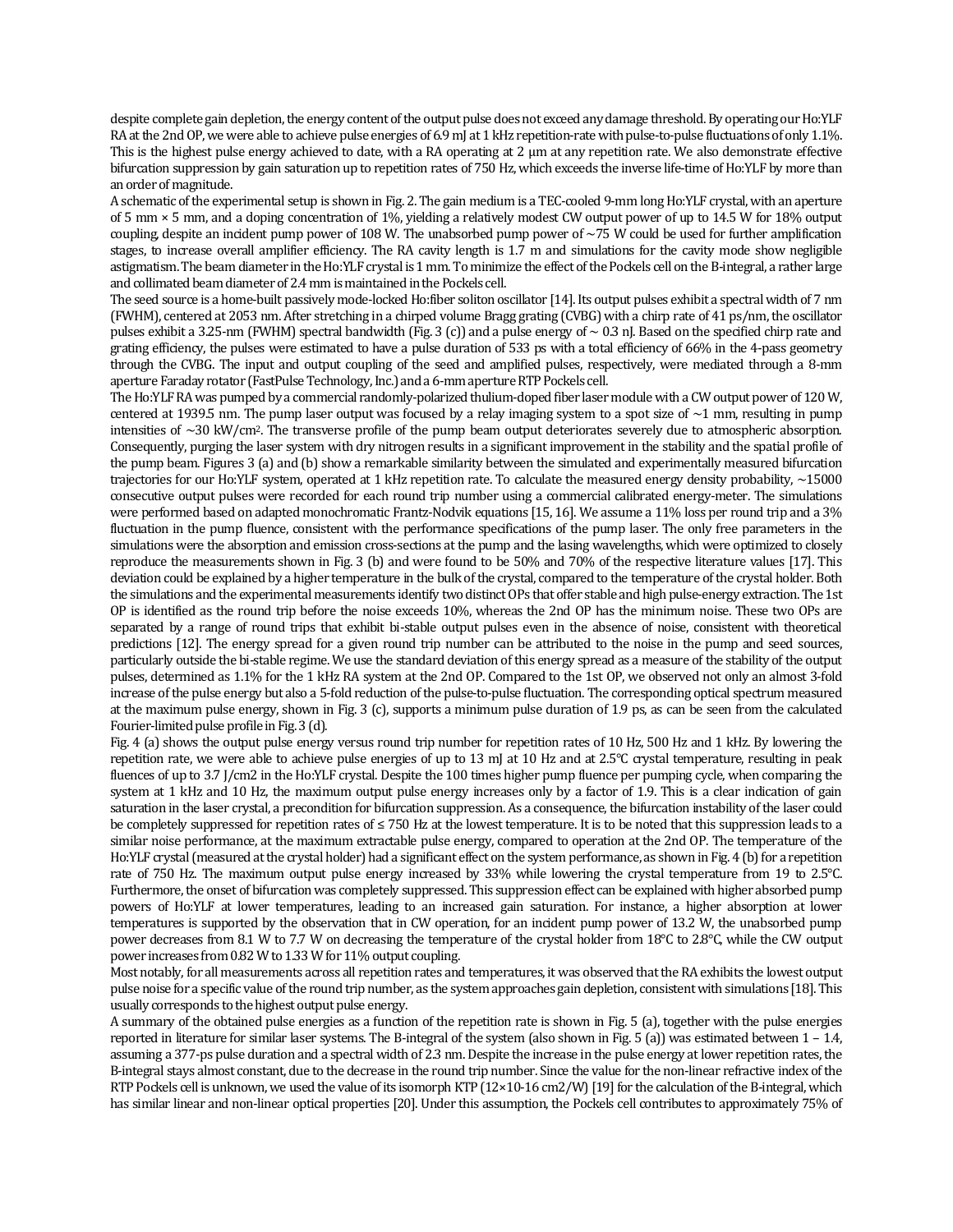the total B-integral. At the most stable operation point, across all repetition rates, the RA exhibits a pulse-to-pulse fluctuation less than 1.6%.

For the measurement of the initial results presented above, the RA was operated for more than 12 hours before the crystal was damaged in the volume. A thermal influence as damaging mechanism seems likely, since the beam shape of the output pulses deteriorates at higher pump powers as well as at higher repetition rates (see, for example, Fig. 5 (b)). Beam distortions were also observed in CW operation for high intra-cavity powers (low output-coupling losses). We are currently reworking the crystal cooling to facilitate reliable long-term operation of the laser. Pulse compression of the amplified pulses in a CVBG identical to the one used for stretching is ongoing. As in the case of the CVBG stretcher, we expect a compressor efficiency of 66%. Assuming the Fourier-limited pulse duration of 1.9 ps, the laser system supports pulses with 2.4 GW peak power at 1 kHz.

In summary, we have demonstrated the optimized performance of a Ho:YLF RA at 1 kHz repetition rate, overcoming bifurcation instability and obtaining output pulse energies as high as 6.9 mJ at 1 kHz and up to 13 mJ at 10 Hz. These are the highest pulse energies reported to date for a 2-μm RA system at any repetition rate. The most important achievement in terms of utility of this system is the dramatic reduction in noise by exploiting the 2nd OP. The lowest noise operation is related to the gain depletion during the seed amplification process and noise values as low as 1.1% could be achieved at 1 kHz. We have numerically and experimentally demonstrated a complete bifurcation trajectory and we identified the key 2nd OP that exhibits an almost 3-fold increase of the pulse energy and a 5-fold reduction of the pulse-to-pulse fluctuation compared to the 1st OP. We furthermore demonstrated that driving the gain further to saturation – either by reducing the repetition rate or by lowering the temperature of the crystal holder – can lead to a complete suppression of the onset of bifurcation in the repetition rate range of interest. A suppression was achieved for the onset of bifurcation for repetition rates ≤ 750 Hz, more than 10 times the inverse life-time of Ho:YLF. The effect of cooling the Ho:YLF crystals on the system performance is significant. Even for a moderate temperature decrease from 19 °C to 2.5 °C, the output pulse energy increased by 33%. We can therefore envisage a scenario where a more efficient cooling will enable us to extend our current system performance to yet higher extraction energies and even higher repetition rates.

It was brought to our notice that simultaneous to the acceptance of our manuscript, a 8 mJ, 1 kHz Ho:YLF regenerative amplifier was reported operating in a bistable regime [21].

**Acknowledgment**. This work was funded by the Max Planck Society. The authors thank Djordje Gitaric for his technical assistance and Haider Zia for his contribution to the Frantz-Nodvik based model.

## **References**

- 1. A. D. DiChiara, S. Ghmire, D. A. Reis, L. F. DiMauro, and P. Agostini, Strong-field and attosecond physics with mid-infrared lasers in Attosecond Physics (Springer-Verlag, 2013).
- 2. P. Malevich, T. Kanai, H. Hoogland, R. Holzwarth, A. Baltuska, and A. Pugzlys, CLEO: 2015, OSA Technical Digest (online) (Optical Society of America, 2015), paper SM1P.4.
- 3. P. Malevich, G. Andriukaitis, T. Flöry, A. Verhoef, A. Fernández, S. Ališauskas, A. Pugžlys, A. Baltuška, L. Tan, C. Chua, and P. Phua, Opt. Lett. 38, 2746-2749 (2013).
- 4. L. von Grafenstein, M. Bock, U. Griebner, and T. Elsaesser, 2015 European Conference on Lasers and Electro-Optics European Quantum Electronics Conference, (Optical Society of America, 2015), paper CF 1 2.
- 5. A. Dergachev, Proc. SPIE 3005, 85990B (2013).
- 6. M. Hemmer, D. Sánchez, M. Jelínek, V. Smirnov, H. Jelinkova, V. Kubeček, and J. Biegert, Opt. Lett. 40, 451-454 (2015).
- 7. L. von Grafenstein, M. Bock, U. Griebner, and T. Elsaesser, Opt. Express 23, 14744-14751 (2015).
- 8. A. Wienke, D. Wandt, U. Morgner, J. Neumann, and D. Kracht, Opt. Express 23, 16884-16889 (2015).
- 9. B. M Walsh, G. W. Grew, N. P. Barnes, J. Phys. Chem. Solids 67, 1567-1582 (2006).
- 10. M. Schellhorn, Opt. Lett. 35, 2609-2611 (2010).
- 11. J.E. Swain, F. Rainer, IEEE J. Quantum Electron 5, 385-386 (1969).
- 12. J. Dörring, A. Killi, U. Morgner, A. Lang, M. Lederer, and D. Kopf, Opt. Express 12, 1759-1768 (2004).
- 13. X. D. Wang, P. Basséras, J. Sweetser, I. A. Walmsley, and R. J. D. Miller, Opt. Lett. 15, 839-841 (1990).
- 14. P. Li, A. Ruehl, C. Bransley, and I. Hartl, CLEO: 2015, OSA Technical Digest (online) (Optical Society of America, 2015), paper STh1L.4.; arXiv:1509.09184.
- 15. L. M. Frantz and J. S. Nodvik, J. Appl. Phys. 34, 2346–2349 (1963).
- 16. W. Koechner, Solid-State Laser Engineering, 4th ed. (Springer-Verlag, Berlin, 1996).
- 17. O. J. P. Collet, MSc Thesis, "Modeling of end-pumped Ho:YLF amplifiers," University Stellenbosch (2013).
- 18. P. Kroetz, A. Ruehl, K. Murari, H. Cankaya, A. Calendron, F. Kaertner, I. Hartl, and R. J. D. Miller, CLEO: 2015, OSA Technical Digest (online) (Optical Society of America, 2015), paper SF1F.3.
- 19. H. P. Li, C. H. Kam, Y. L. Lam, W. Ji, Opt. Mater. 15, 237-242 (2000).
- 20. L.-T. Cheng, L.K. Cheng, J.D. Bierlein, Proc. SPIE 1863, 43-53 (1993).
- 21. L. von Grafenstein, M. Bock, U. Griebner, and T. Elsaesser, Advanced Solid State Lasers, OSA Technical Digest (online) (Optical Society of America, 2015), paper AW4A.8.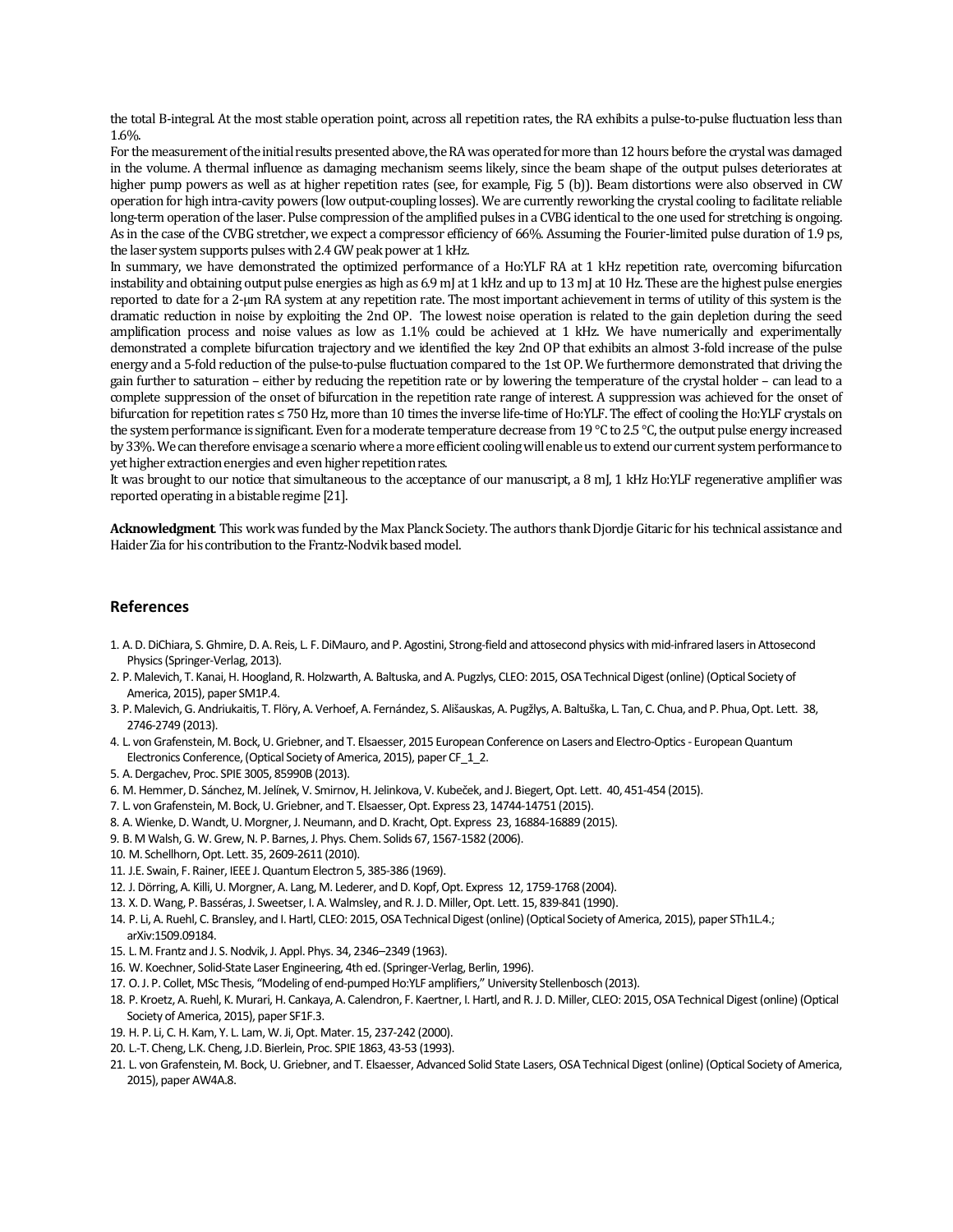

Fig. 1. (a) Schematic showing the 1st and 2nd operation points (OPs), preceding and succeeding bifurcation respectively, as a function of the number of round trips at high repetition rates [12]. (b) Schematic of the disturbed equilibrium in the gain for 3 cycles, causing bifurcation [12]. (c) Schematic showing the susceptibility of a RA to bifurcation when operated close to gain saturation. An increase in the pump power allows increased repetition rate while still suppressing bifurcation.



Fig 2. Schematic of the Ho:YLF regenerative amplifier system. DCM: dichroic mirror; TFP: thin film polarizer; λ/4: quarter wave-plate; PC: Pockels cell; FI: Faraday isolator.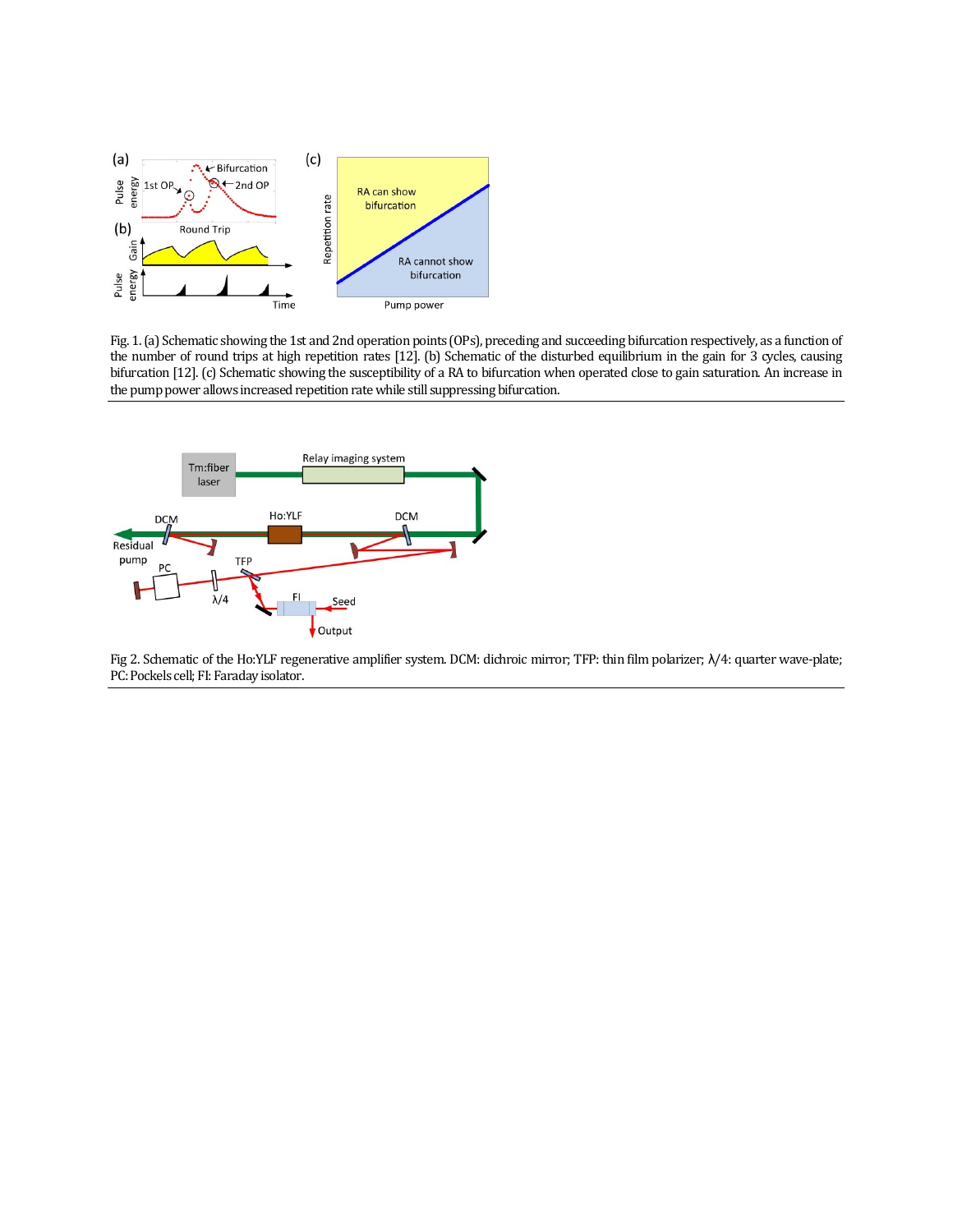

Figure 3. (a) Simulated and (b) measured energy probability density at 1 kHz repetition rate. The white line indicates the average pulse energy. Within the bifurcation regime, individual pulse energies can significantly exceed the average output pulse energy. (c) RA seed spectrum and measured RA output spectrum at 6.9 mJ. (d) Calculated Fourier-limited temporal profile corresponding to the output spectrum.



Fig 4. (a) Output pulse energies vs. round trips for the RA operated at 1 kHz, 500 Hz and 10 Hz, together with the corresponding pulse-topulse fluctuations. (b) Output pulse energy vs. round trip for the RA operated at 2.5 °C, 12 °C and 19 °C, together with the corresponding pulse-to-pulse fluctuations.